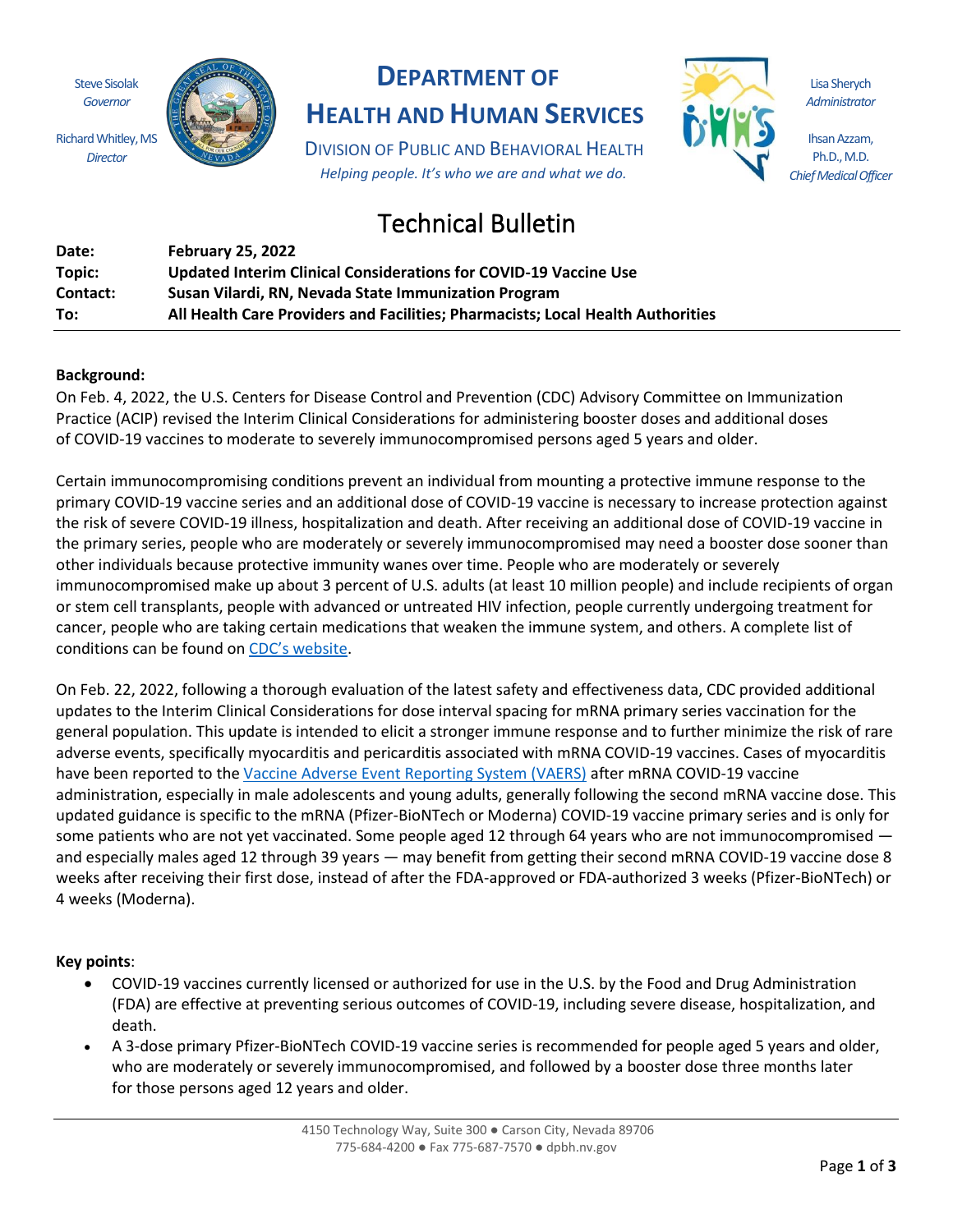- A 3-dose primary Moderna COVID-19 vaccine series is recommended for people aged 18 years and older, who are who are moderately or severely immunocompromised, followed by a booster dose three months later.
- Moderately or severely immunocompromised people 18 years and older who initiated vaccination with Johnson & Johnson's Janssen COVID-19 vaccine should receive a total of 3 doses: 1 Johnson & Johnson's Janssen dose, followed by 1 additional mRNA dose at least 28 days later, then 1 mRNA booster dose at least 2 months after the second (additional) dose.
- In most situations, Pfizer-BioNTech or Moderna COVID-19 vaccines are preferred over the Janssen COVID-19 Vaccine for primary and booster vaccination.
- Timing of a booster dose varies based on COVID-19 vaccine product and immunocompetence.
- Primary series and additional primary dose should be with the same mRNA product.
- Any FDA-approved or FDA-authorized COVID-19 vaccine can be used for the booster dose (mRNA vaccines are preferred). If a different product is used, the eligible population and dosing intervals are those of the vaccine used for the primary series.
- The extended interval for an mRNA primary series is not recommended for all people aged 12 through 64 years, and there are situations where providers should continue to recommend the 3-week (Pfizer-BioNTech) or 4 week (Moderna) intervals between primary doses. These include when there is concern about high levels of community transmission, and among people who are moderately or severely immunocompromised.
- A longer time interval between the first and second mRNA COVID-19 vaccine dose gives the body a chance to build a stronger immune response, increasing the effectiveness of these vaccines, and offering individuals greater protection against COVID-19.
- The extended interval is not recommended for anyone aged 65 years or older.
- Individuals who have already received their primary mRNA series at the 3-week (Pfizer-BioNTech) or 4-week (Moderna) interval remain well-protected and do not need to repeat any doses.
- **Efforts to increase the number of people in the United States who are up to date with their COVID-19 vaccines remain critical to preventing illness, hospitalizations, and deaths from COVID-19.**

| Primary<br>vaccine<br>administered                           | Age group             | # of primary<br>and/or additional<br>doses | # of booster doses                                           | <b>Interval</b><br>between<br>dose 1 and<br>dose 2 | <b>Interval</b><br>between<br>dose 2 and dose 3 | <b>Interval</b><br>between<br>dose 3<br>and<br>dose 4 |
|--------------------------------------------------------------|-----------------------|--------------------------------------------|--------------------------------------------------------------|----------------------------------------------------|-------------------------------------------------|-------------------------------------------------------|
| <b>Pfizer-</b><br><b>BioNTech</b><br>(orange cap)            | $5-11$ years          | $\overline{\mathbf{3}}$                    | <b>Booster dose not</b><br>recommended for this<br>age group | 21 days                                            | 28 days or more                                 | N/A                                                   |
| <b>Pfizer-</b><br><b>BioNTech</b><br>(Purple or grey<br>cap) | 12 years<br>and older | 3                                          | 1                                                            | 21 days                                            | 28 days or more                                 | At least 3<br>months after<br>dose 3                  |

### **Updated COVID-19 Vaccine Schedule for People Who Are Moderately or Severely Immunocompromised**